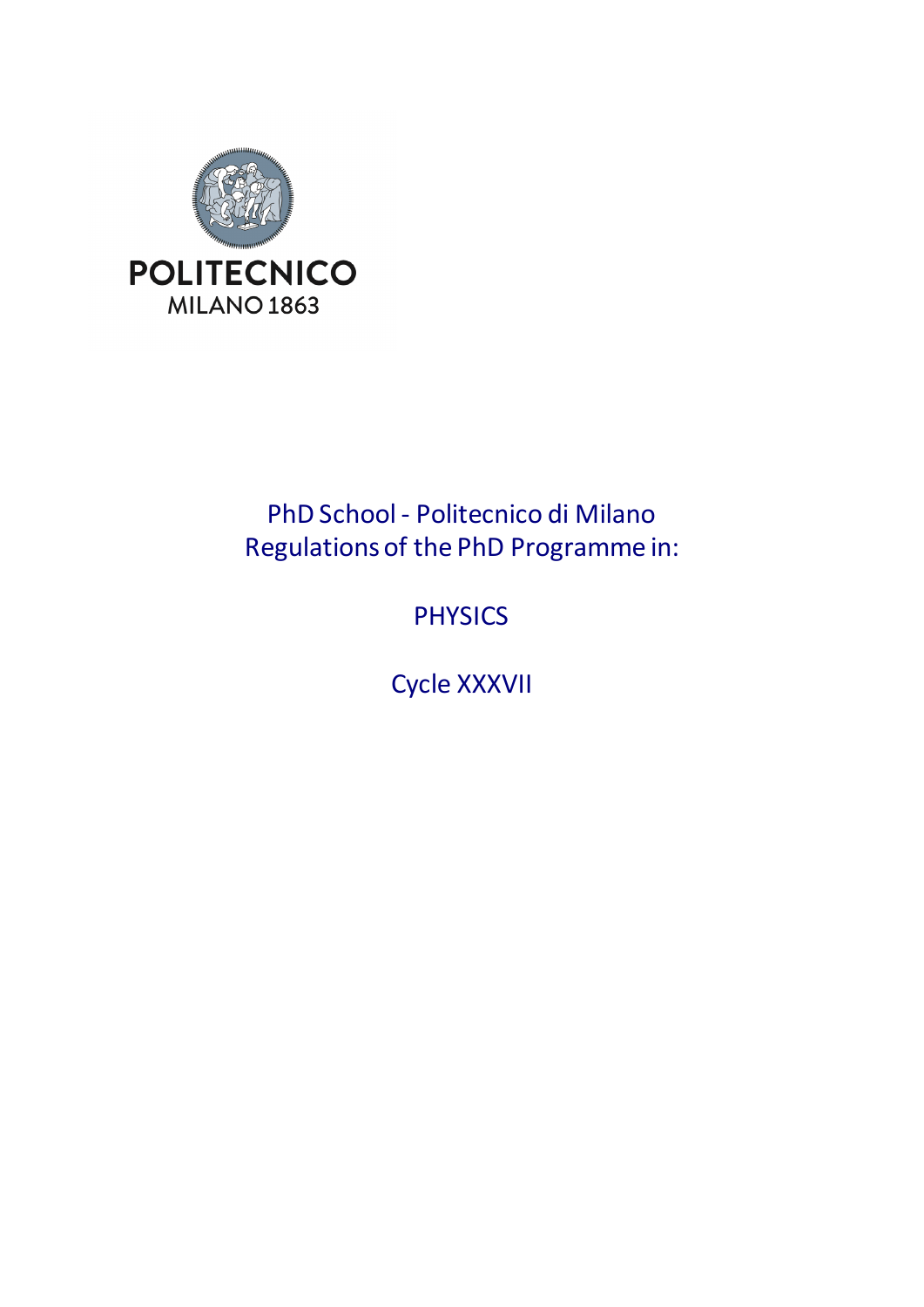## 1. General Information

PhD School - Politecnico di Milano

PhD Programme: Physics

Course start: November 2021

Location of the PhD Programme: Milano Leonardo

Promoter Department: Physics

Scientific Disciplinary Sectors:

- FIS/01 Experimental physics
- FIS/03 Physics of matter

PhD School Website[: http://www.polimi.it/phd](http://www.polimi.it/phd) PhD Programme Website[: http://www.fisi.polimi.it/en/teaching/teaching\\_offer/phd](http://www.fisi.polimi.it/en/teaching/teaching_offer/phd)

## 2. General presentation

Translating scientific knowledge into new technology and transferring innovation to the production system represent necessary steps for many companies, also dictated by an increasingly global market. For that purpose, a professional profile with a broad cultural background is needed. In particular, many advanced sectors of industry and research require a good knowledge in topics such as condensed matter physics, optics, laser technology and instrumentation, and nanostructured materials.

The aim of the PhD in Physics at Politecnico di Milano is the training of personnel with strong research capacity, able to operate in basic and applied research and development facilities, and to manage and design high-tech and innovative products and processes in various industrial sectors. This application-oriented character clearly distinguishes the PhD Programme in Physics at Politecnico from those offered by the Schools of Science.

The education contents are strictly related to the research activities carried out in the research laboratories at the Department of Physics. Although a clear distinction is not possible, they can be divided into two main research tracks:

1) Laser physics, photonic devices and applications

(optics and quantum electronics, including biomedical applications of lasers, laser applications in optical communications; diagnostics for Works of Art; time-resolved optical spectroscopy; ultrashort light pulse generation and applications; UV and X optical harmonic generation)

2) Solid state physics: Advanced spectroscopy, scanning probe microscopy, nanostructure fabrication (photoemission; spin-resolved electronic spectroscopy; magneto-optics; X ray diffraction; magnetic nanostructures for spintronics; synchrotron radiation spectroscopy, positron spectroscopy, semiconductor nanostructures)

These research activities make use of advanced experimental laboratories located at Politecnico di Milano (Milano-Leonardo Campus and Como Campus), including:

- Coherent vibrational spectroscopy
- Spectroscopy with femtosecond time resolution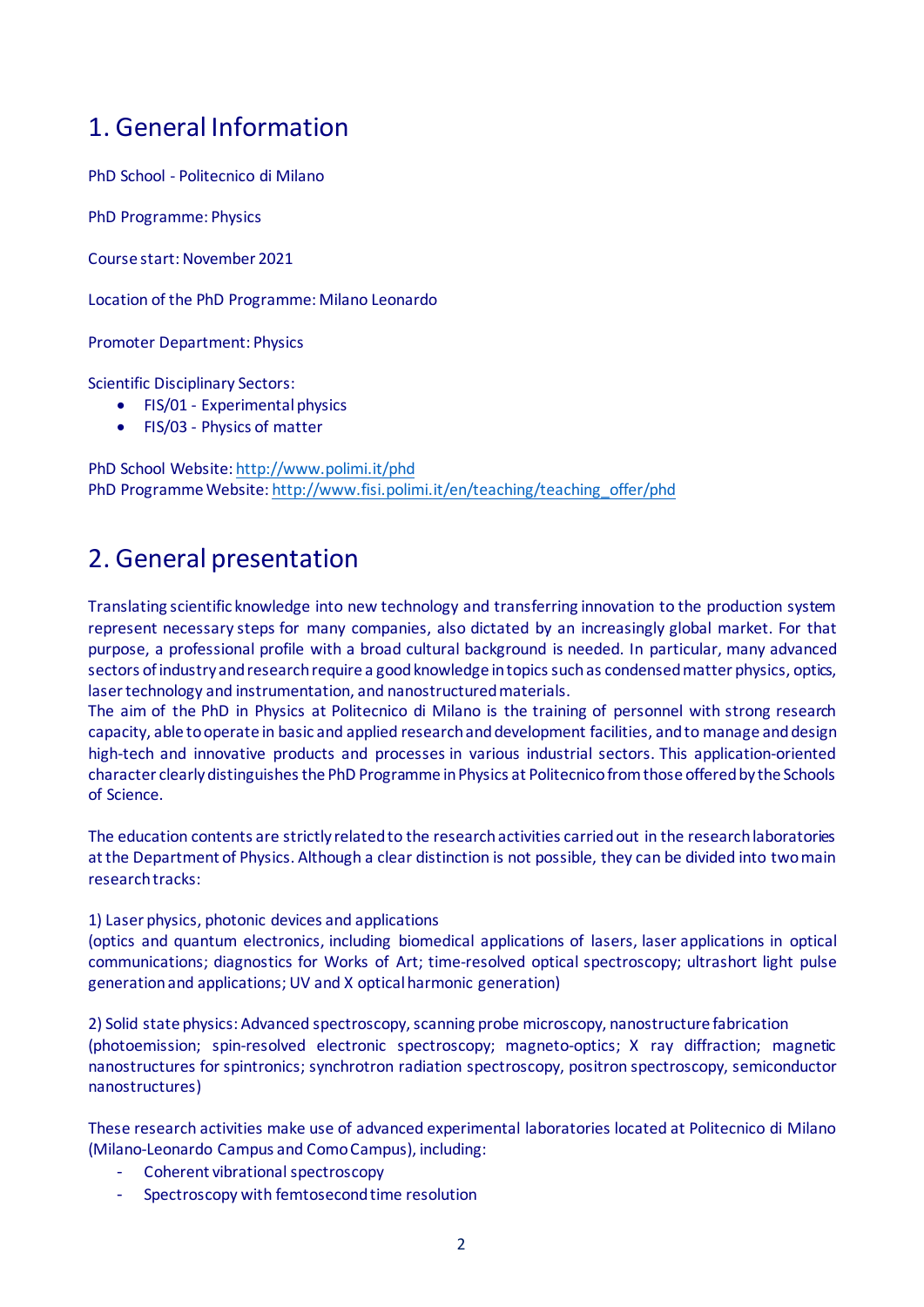- Attosecond pulse generationand spectroscopy
- Coherent Raman spectroscopy and microscopy
- Applications of lasers in telecommunications
- Photonic and optofluidic devices
- Ultrashort laser pulse micromachining
- Solid state lasers
- Biomedical applications of lasers
- Time-domain diffuse optical spectroscopy
- Imaging and spectroscopy for Cultural Heritage
- Advanced optical microscopy and optical projection tomography
- Electron spectroscopy with spin resolution
- Growth and characterization of magnetic nanostructures for spintronics
- Scanning Auger Microscopy (SAM), Scanning Near-field Optical Microscopy (SNOM), Scanning Tunnelling Microscopy (STM)
- Spectroscopy with synchrotron radiation
- Spectroscopy with positrons
- Epitaxial semiconductor nanostructures for electronics and optoelectronics
- Optical and electron beam lithography

Moreover, many collaborations are on-going with high-level international institutions(please see Section 8 for a list of collaborations).

Students in our PhD Programme will therefore have a real opportunity to gain experience also in prestigious laboratories abroad.

The PhD course is run by a Coordinator and a Faculty Board.

The Coordinator chairs the Faculty Board, coordinates the preparation of the annual Educational Programme and organises the general educational activities of the PhD course (see Attachment A1).

The Faculty Board is responsible for the Educational programme and for teaching and administrative activities related to the PhD course (see Attachment A2).

## 3. Objectives

The PhD in Physics at Politecnico di Milano aims attraining professionals with high researchskills, capable of designing products and managing processes with high technological and innovative content in various industrial sectors. This general objective involves the development of the typical mentality of the experimental scientist through the extensive use and deep knowledge of experimental methods, and with the achievement of a high degree of qualification in specific methodologies.

Part of the basic research training aims to complete the student's preparation, taking into account his/her previous studies. Courses are also envisaged to familiarize the student with various experimental and theoretical methods of general use in the research activity. Some teaching activities aim at generating deep knowledge of more specific themes, at the basis of the thesis research work. Finally, courses aimed at ensuring the development of "soft skills" complete the training.

To teach the students how to conduct an independent research activity at all levels (including experimental, theoretical and organizational aspects), they will join one of the research groups at the Department of Physics, taking advantage of several experimental laboratories with advanced instrumentation both in Milano-Leonardo and in Como.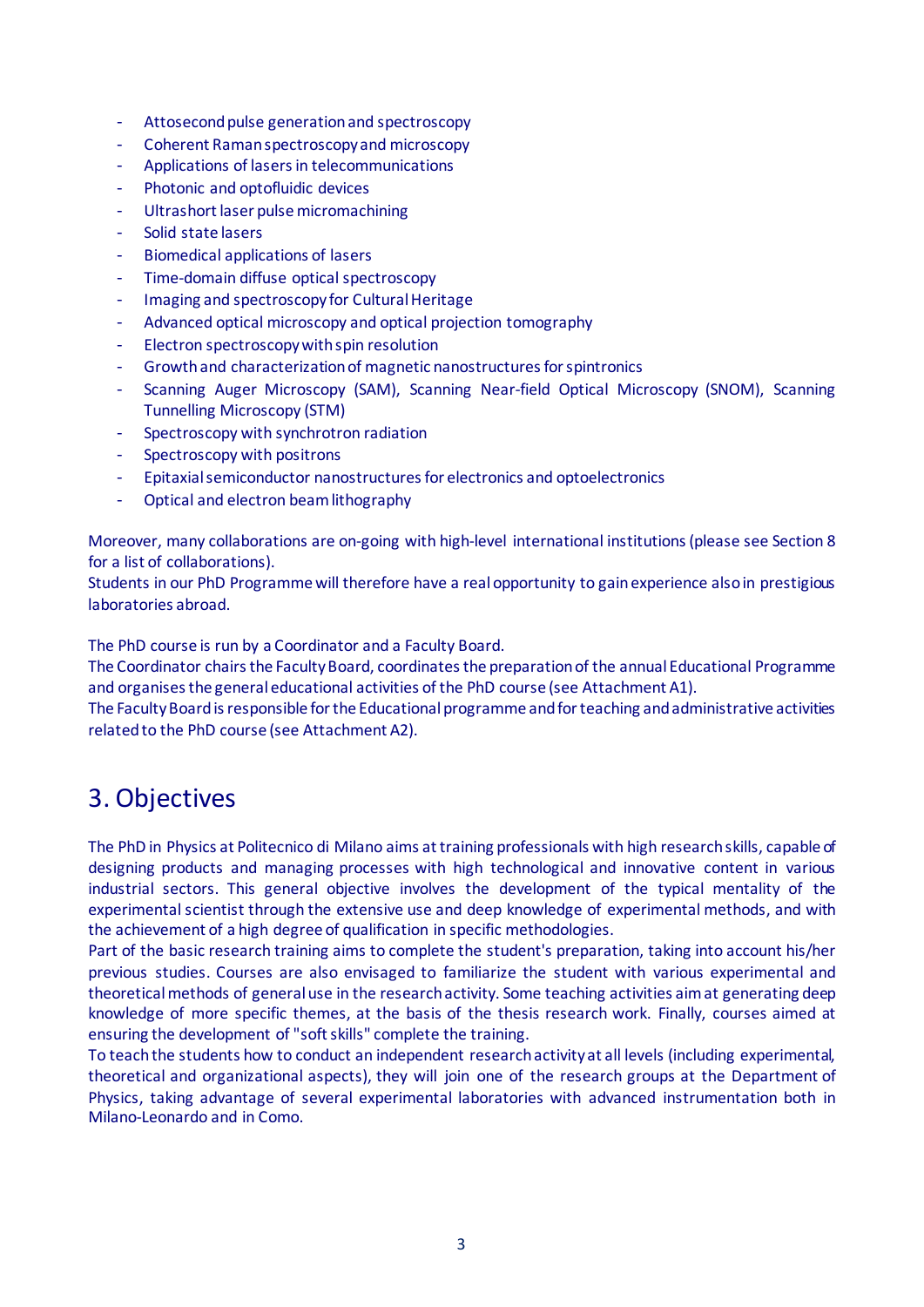## 4. Professional opportunities and job market

Transforming scientific knowledge into new technologies and transferring innovation to the productive system now represent key steps for many companies, also dictated by an increasingly global market. To meet those needs, a professional profile with a wide and open background is required. Many advanced industry and research sectors specifically require up-to-date knowledge in physics of matter, optics and photonics, technologies and instrumentation, which the PhD in Physics at Politecnico di Milano provides.

The development of experimental capacities through the use of advanced instrumentation allows the PhD in Physics to form extremely versatile professionals, suited to high-level industrial job.

The excellent physical-engineering preparation also provides great competitiveness at European level, where technological-innovative elements are even more relevant.

The high level of theoretical and experimental training provided also promotes the access to the Academic environment both in Italy and in other Countries.

## 5. Enrolment

## **5.1 Admission requirements**

Italian and International citizens can apply. They are requested to have graduated in accordance with the pre-existing laws D.M. 3.11.1999 n. 509, or to have a Master of Science degree in accordance with D.M. 3.11.1999 n. 509, or a Master of Science in accordance with D.M. 22.10.2004 n. 270, or a similar academic title obtained abroad, equivalent for duration and content to the Italian title, with an overall duration of university studies of at least five years.

The certified knowledge of the English language is a requirement for admission. Please refer to the PhD School website for details.

The admission to the Programmes will be established according to the evaluation of the candidates' curricula, motivation letters, and an illustrative report about the development of a possible PhD research, which candidates will send contextually with their application to the admission announcement.

### **5.2 Admission deadlines and number of vacancies**

The number of positions is reported in the call for admission to the 35<sup>th</sup> PhD cycle Programmes: [http://www.dottorato.polimi.it/en/looking-for-a-phd/call-for-positions-and-scholarships/.](http://www.dottorato.polimi.it/en/looking-for-a-phd/call-for-positions-and-scholarships/)

Scholarships both on general and on specific themes are available, in accordance with what is specified in the call for admission.

## 6. Contents

## **6.1 Requirements for the PhD title achievement**

The achievement of the PhD title in Physics requires a study and research activity of at least three years equivalent of full time study, research and development of PhD thesis.

PhD candidates in Physics must earn a minimum of **20 course credits** (see paragraph 6.3 below), and continuously conduct studies and research. Moreover, the PhD students are requested to attend at least 12 scientific seminars.

At the beginning of the course, the Faculty Board assigns a tutor to each PhD candidate to supervise and assist him/her in the overall training programme. The tutor shall be a professor belonging to the Faculty Board. The tutors assist the candidates in the choice of courses to be included in the study plan, which is eventually submitted for approval to the Coordinator of the PhD Programme (see also section 6.4 below).

The Faculty Board may assign extra course credits to one or more candidates, in case they need to complete their preparation in specific topics, relevant for their research projects.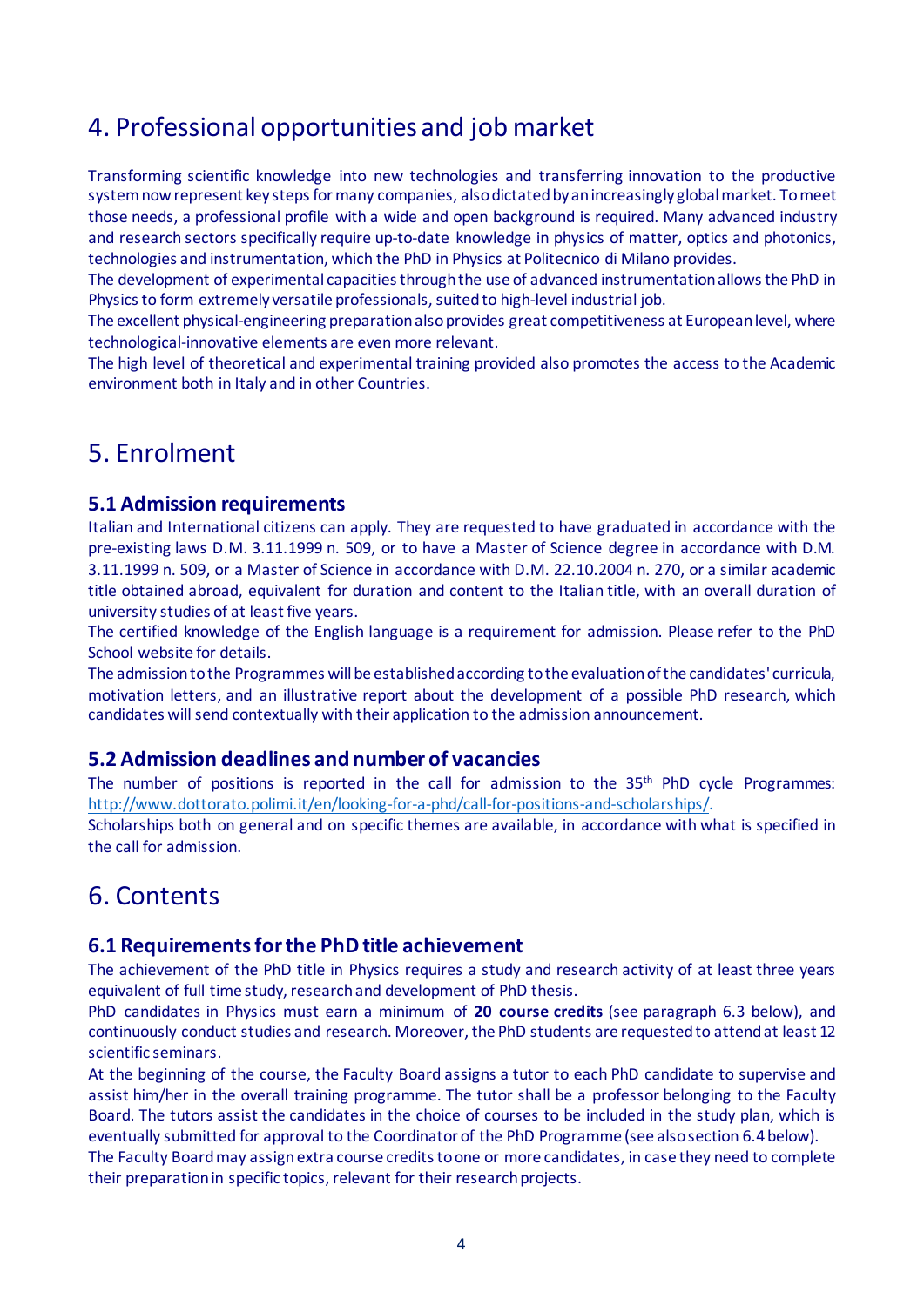## **6.2 Research development**

The main aim of the PhD Programme in Physics and, more generally, of all PhD Programmes at Politecnico di Milano is the development in the candidates of a research-oriented mind-set, with expertise and skills in a specific research topic. To this end, candidates develop a problem-solving capability in complex contexts, including the capacity of performing deep problem analysis, identifying original solutions, and evaluating their applicability in practical contexts.

These skills provide the PhD candidates with major opportunities of development in their research both in the academic field, and in public and private organizations.

PhD candidates are requested to develop an original research contribution. The PhD thesis must thus contribute to increase the knowledge in the candidate's research field. Besides, it has to be coherent with the research topics developed at the Department of Physics, where the PhD Programme is carried out.

The original research results are collected in the PhD thesis, where the candidate's contribution is put in perspective with respect to the research state of the art in the specific research field.

The PhD research is developed under the guidance of a supervisor, who supports the candidate in the settingout and in the everyday activities related to the thesis development. The supervisor is not necessarily a member of the Faculty Boardand may also belong to an institution different from Politecnico di Milano. The supervisor can be supported by one or more co-supervisors.

Further activities intended to develop the candidate's personal skills and research expertise are encouraged during the PhD path.

Candidates must acquire the capability to present and discuss their work in their research community. Consequently, both the participation to international conferences and the publication of the research results in peer-reviewed journals are encouraged.

The PhD Programme favors the candidates' research interactions with other groups in their research field, preferably abroad. Research visits of at least three months are strongly encouraged, as through them the candidates may acquire further skills to develop their research work and thesis.

The duration of the Programme is normally three years.

## **6.3 Objectives and general framework of the teaching activities**

The PhD Programmes and the PhD School activate teaching forms of different kind and credit value, including courses, seminars, project workshops, laboratories. Teaching activities cover both the basic research issues (problems, theories, methods), which represent the founding element of the PhD Programme and clearly identify its cultural position, and the investigation of specific research issues connected with the problems developed in the thesis.

Lessons are usually held in English, except when indicated otherwise. More generally, the entire path of the PhD in Physics is in English language.

Structured teaching activities allow to earn ECTS credits. Other activities, typically specialized and for which it is difficult to evaluate the learning level and its quantification, fall within the scientific activities that the Faculty Boardtakes into account in the overall evaluation, but they do not allow to earn ECTS.

The tables below summarize the candidate's path (as regards coursework activities). At the same time, the Programme foresees that the candidates are devoted to research activity in a continuous way, following the lead of their supervisors, and of the Faculty Board.

### *First/Second Year*

Within the first two years, the candidate is expected to acquire 20 ECTS following the rules summarized here below and described in the following:

| Course type                              | <b>Number of ECTS</b><br>(minimum) | <b>Notes</b>           |
|------------------------------------------|------------------------------------|------------------------|
| Courses characterising the PhD Programme | 10                                 | See Table A here below |
| <b>PhD School Courses</b>                | 10                                 | See Table B here below |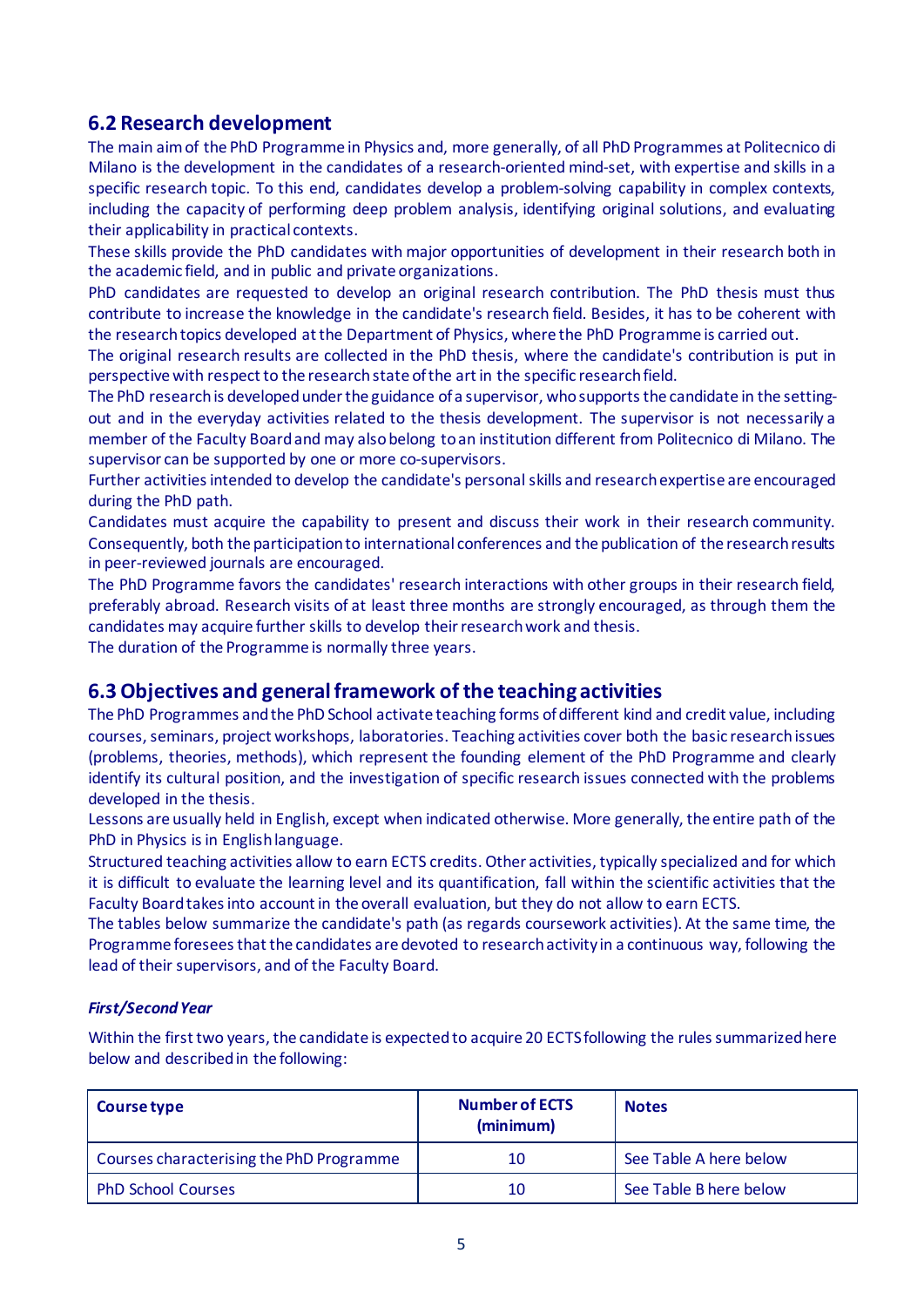### *Third year*

The third year should be devoted entirely to the research and to the development of the PhD thesis.

### **PhD Course List**

**A)**The PhD Programme in Physics organizes **CharacterizingCourses.**The characterizing courses forthe **2021- 2022** Academic Year are listed in table A. Courses from other PHd programmes might be added to the list upon resolution of the Scientific Board.

For admission to the thesis defense, the acquisition of at least **10 credits** from characterizing courses is **mandatory**.

| <b>TEACHER</b>          | <b>COURSE TITLE</b>                                                                             |
|-------------------------|-------------------------------------------------------------------------------------------------|
| Paola Folegati          | Interaction of Radiation with matter: Phenomenological aspects and biological<br>effects        |
| Giovanni Isella         | Optical and optoelectronics properties of semiconductor nanostructures                          |
| <b>Cristian Manzoni</b> | Optical techniques to probe matter / Tecniche ottiche per la caratterizzazione dei<br>materiali |
| <b>Ezio Puppin</b>      | Relativity and its implications / Teoria della relatività e sue implicazioni                    |
| Dario Natali            | <b>Organic Electronics</b>                                                                      |

#### **Table A: PhD COURSES CHARACTERISING THE PhD PROGRAMME FOR THE 2021-2022 ACADEMIC YEAR**

Characterizing courses to be offered in 2022-23 will be selected in the first semester of 2022.

**B)** The PhD School of Politecnico di Milano proposes a set of courses aiming to training the PhD candidates in soft and transferable skills. The skills and abilities provided by these courses are expected to help candidates across different areas of their careers in responding to the rapidly evolving needs of the global economy and society at large.

**10 out of the 20 course credits** that each candidate is required to earn shall be obtained through soft and transferable skills courses organized by the PhD School.

The following table reports PhD School courses that will be available for the **2021-2022** Academic Year. A complete and updated list for can be found at:

[https://www11.ceda.polimi.it/manifestidott/manifestidott/controller/MainPublic.do?check\\_params=1&k\\_](https://www11.ceda.polimi.it/manifestidott/manifestidott/controller/MainPublic.do?check_params=1&k_corso_la=1300&lang=EN&__pj0=0&__pj1=af2af78ed4bc3da23ce04f3ee67b5333) [corso\\_la=1300&lang=EN&\\_\\_pj0=0&\\_\\_pj1=af2af78ed4bc3da23ce04f3ee67b5333](https://www11.ceda.polimi.it/manifestidott/manifestidott/controller/MainPublic.do?check_params=1&k_corso_la=1300&lang=EN&__pj0=0&__pj1=af2af78ed4bc3da23ce04f3ee67b5333).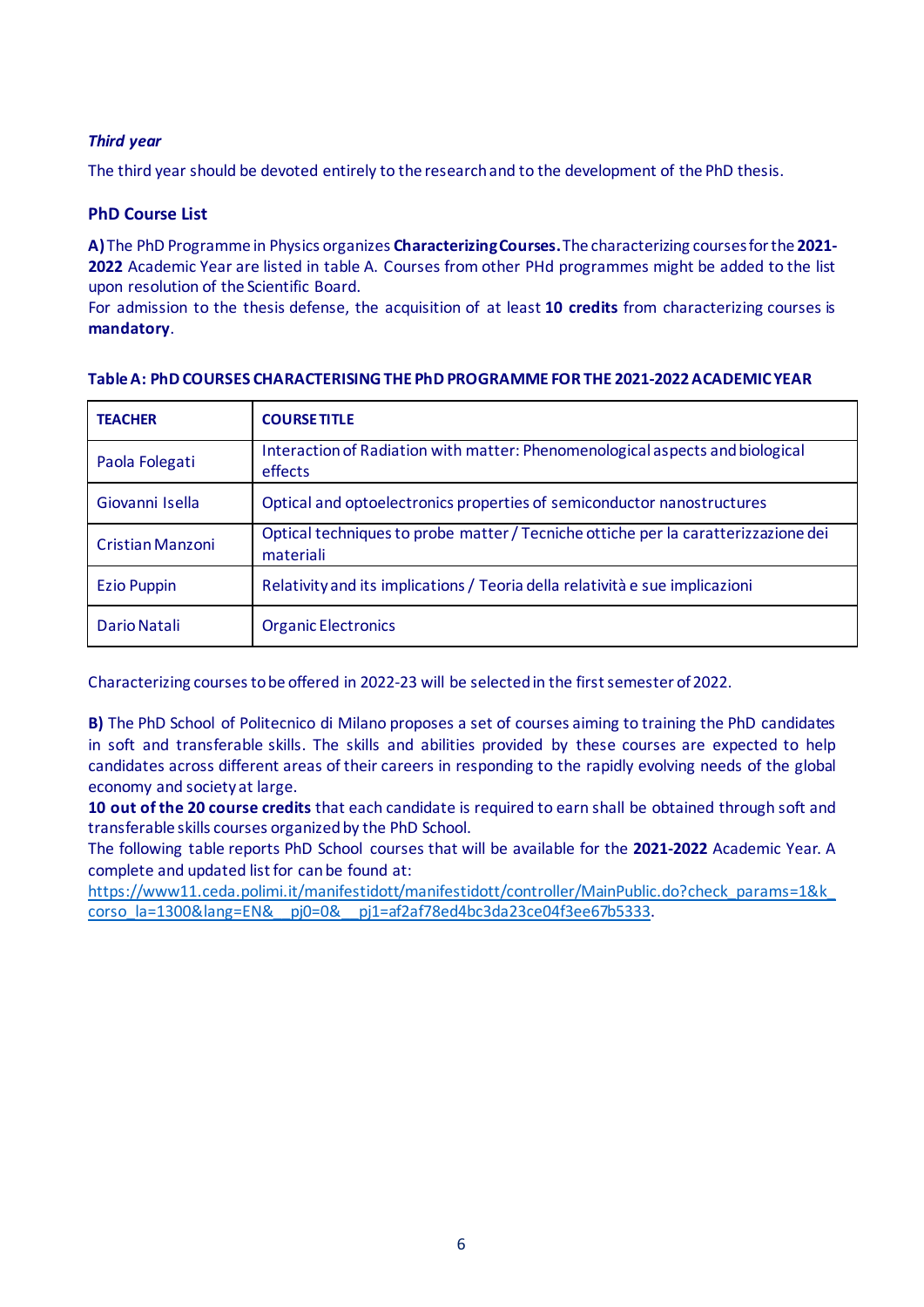### **Table B: PhD SCHOOL COURSES ON SOFT AND TRANSFERABLE SKILLS FOR THE 2021-2022 ACADEMIC YEAR**

| <b>TEACHER</b>                | <b>COURSE TITLE</b>                                                                                                                |
|-------------------------------|------------------------------------------------------------------------------------------------------------------------------------|
| Aliverti Andrea               | <b>Ethics in Research</b>                                                                                                          |
| Armondi Simonetta             | <b>Strengthening Critical Spatial Thinking</b>                                                                                     |
| Arnaboldi Michela             | <b>Advanced Interaction Skills for Academic Professionals</b>                                                                      |
| <b>Balducci Alessandro</b>    | Approaches to Resilience: Social, Economic, Environmental and<br><b>Technological Challenges of Contemporary Human Settlements</b> |
| <b>Biscari Paolo</b>          | <b>English for Academic Communication</b>                                                                                          |
| Cardilli Lorenzo              | <b>European Culture</b>                                                                                                            |
| Chiodo Simona                 | Epistemology of Scientific and Technological Research<br>(Technologies Reshaping Humans)                                           |
| Di Blas Nicoletta             | <b>Professional Communication</b>                                                                                                  |
| <b>Gianinetto Marco</b>       | The Copernicus Green Revolution for Sustainable Development                                                                        |
| Iarossi Maria Pompeiana       | Power of Images and Visual Communication for Research Dissemination                                                                |
| Jacchetti Emanuela            | Communication Strategies that Score in Worldwide Academia                                                                          |
| Lavagna Monica                | Sustainability Metrics, Life Cycle Assessment and Environmental Footprint                                                          |
| <b>Mancini Mauro</b>          | <b>Project Management (in Action)</b>                                                                                              |
| Masarati Pierangelo           | Ethical Aspects of Research on Dual-Use Technologies                                                                               |
| Ossi Paolo Maria              | Sulla responsabilità della Tecnica                                                                                                 |
| Paganoni Anna Maria           | La comunicazione nella Scienza                                                                                                     |
| Pizzocaro Silvia Luisa        | Practicing Research Collaboration / La pratica della collaborazione nella<br>ricerca                                               |
| <b>Raos Guido</b>             | Science, Technology, Society and Wikipedia                                                                                         |
| Sancassani Susanna            | Teaching Methodologies, Strategies and Styles                                                                                      |
| Valente Giovanni              | Scientific Reasoning: Philosophy, Logic and Applications                                                                           |
| <b>Volonte' Paolo Gaetano</b> | <b>Introduction to Academic Research</b>                                                                                           |
| Zani Maurizio                 | Laboratorio di insegnamento a classi numerose                                                                                      |

Courses on soft and transferable skills to be offered in 2022-23 will be selected in the first semester of 2022.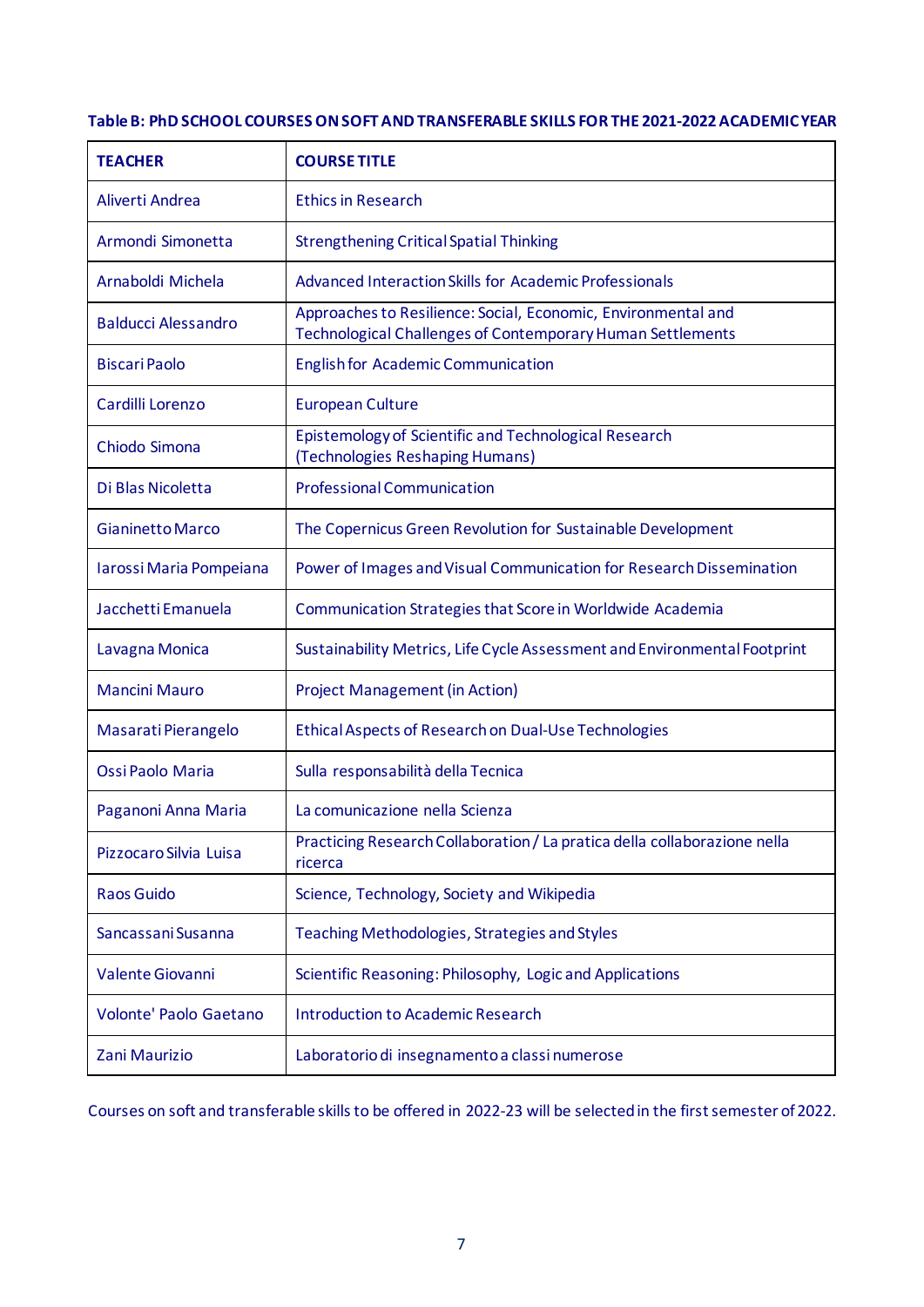#### **PREPARATORY COURSES**

If the supervisor and the tutor find it useful or necessary for the candidate to attend preparatory courses (chosen among the activated courses at the Politecnico di Milano) the Faculty Board of the PhD Programme may assign some extra-credits to be acquired to complete the training path. Such credits may be of PhD or master level, and will be considered as additional, in relation to the mandatory credits to be acquired with the PhD courses.

#### **SPECIALISTIC COURSES, LONG-TRAINING SEMINARS**

The attendance of Specialist Courses, Workshops, Schools, Seminar cycles is strongly encouraged and (if these seminars and workshops are certified and evaluated) may permit to acquire credits according to the modalities established by the Faculty Boardand upon approval of the study plan submitted by the candidate. These courses and workshops can be inserted in the study plan, even if they are not evaluated (and therefore not qualified as credits), as optional "additional teaching".

#### **SCIENTIFICSEMINARS**

During the PhD Programme, each PhD candidate is required to attend at least 12 scientific seminars. Each seminar can be organized either by the Physics Department or by other scientific institutions.

### **6.4 Presentation of the study plan**

PhD candidates must submit a study plan, which may be revised periodically (approximately every three months), to adapt them to possible changes in the course list, or to needs motivated by the development of their PhD career. The study plans must be approved by the PhD Programme Coordinator, according to the modalities established by the Faculty Boardof the PhD Programme itself.

### **6.5 Yearly evaluations**

The candidates present their work to the Faculty Board at least once a year. In particular, theymust pass an annual evaluation in order to be admitted to the following PhD year. The third-year evaluation establishes the candidate's admission to the final PhD defense.

As the result of each annual evaluation, the candidates who pass the exam receive an evaluation (A/B/C/D) and may proceed with the enrolment at the following year. Candidates who do not pass the exam are qualified either as "Repeating candidate" (Er) or "not able to carry on with the PhD (Ei)". In the former case (Er), the candidates are allowed to repeat the PhD year at most once. The PhD scholarships – if any – are suspended during the repetition year. In the latter case (Ei) the candidates are excluded from the PhD programme and lose their scholarships – if any.

In case the Faculty Board holds appropriate to assign directly an exclusion evaluation (Ei) without a previous repetition year, the request must be properly motivated, and validated by the PhD School.

After the final year, candidates who have achieved enough results but need more time to conclude their research work and write their theses, may obtain admission to a further year.

### **6.6 PhD thesis preparation**

The main objective of the PhD career is the development of an original research contribution. The PhD thesis is expected to contribute to the advance of knowledge in the candidate's research field.

The PhD study and research work is carried out, full time, during the three years of the PhD course. Stages or study periods in (Italian or International) companies or external Institutions may complete the candidate's preparation.

The resulting thesis needs to be coherent with the research activities developed at the Department of Physics, where the PhD Programme is developed.

The candidate must present an original thesis and discuss its contribution to the state of the art in the research field.

The PhD research is developed under the guidance of a supervisor, who supports the candidate in the setting out and in the everyday activities regarding the thesis development.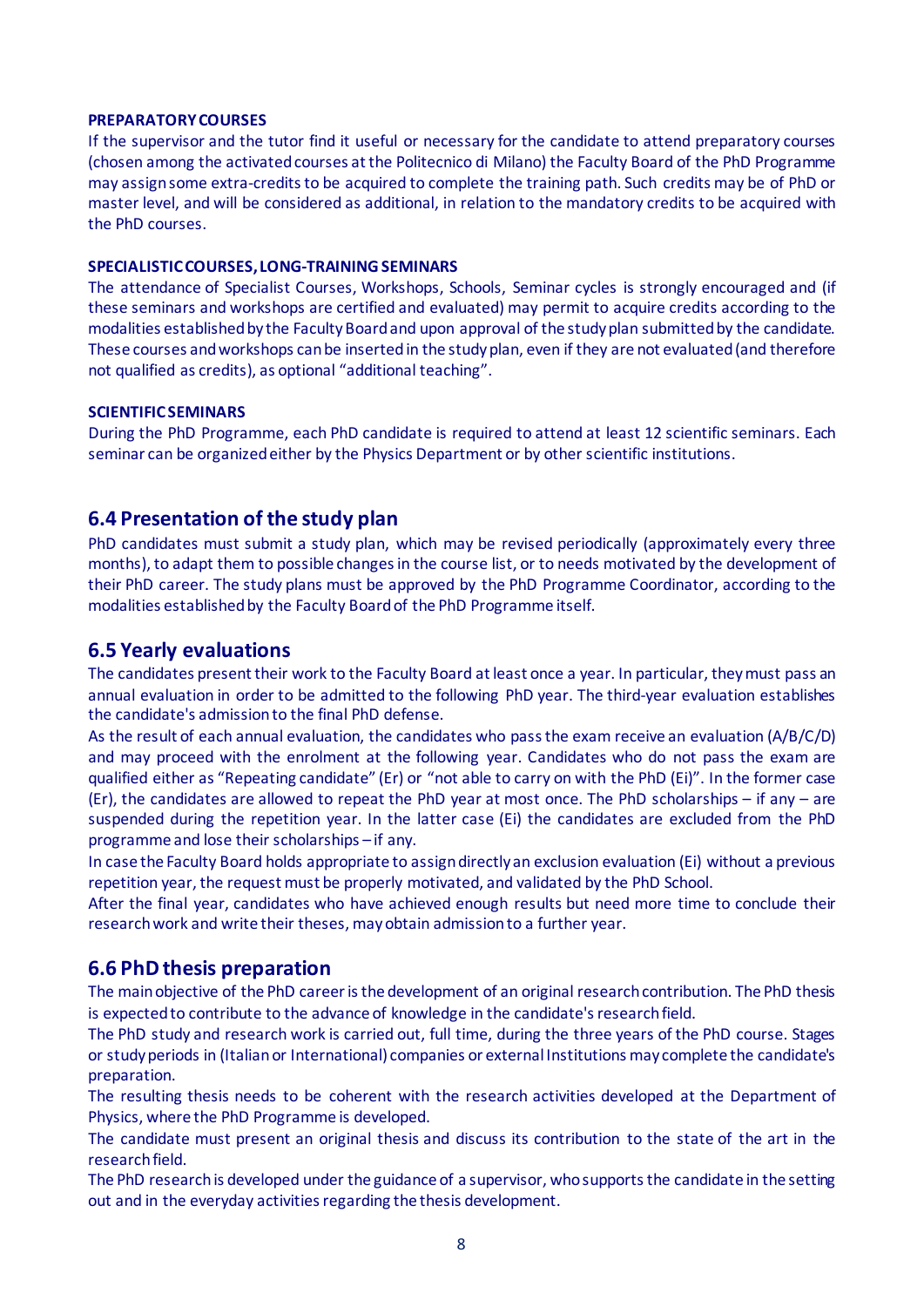At the conclusion of the PhD studies, the Faculty Boardevaluates the candidates. Candidates who receive a positive evaluation submit their theses to two external reviewers for refereeing. If the evaluation provided by the reviewers is positive (o after the revisions required by the external reviewers), the candidates defend their thesis in a final exam, in front of a Committee composed of three members (at least two of which must be external experts).

## 7. Laboratories, PhD Secretary Services

## **7.1 Laboratories**

The PhD students will join advanced research laboratories of the Department of Physics, learn about experimental techniques, contribute to research activity, and attend meetings and internal seminars aimed at providing more in-depth knowledge on specific research topics. A non-comprehensive list of the experimental laboratories is provided here below:

- 1. Ultrashort light pulse generation and applications to the study of ultrafast phenomena in the matter
	- Attosecond Reaction Microscope
	- Femtosecond laser laboratory
	- High-energy attosecond pulse laboratory
	- Laboratory for coherent Raman spectroscopy and microscopy
	- Laboratory for IR-VIS ultrafast spectroscopy
	- Laboratory for XUV ultrafast spectroscopy
	- Mid-IR Laser Laboratory for Strong-Field Physics
	- Ultrafast Molecular Imaging
- 2. Solid state lasers and photonic devices for integrated systems
	- Characterization of photonic and optofluidic devices
	- Frequency comb laboratory Campus Point (Lecco)
	- High-resolution and high-precision laser spectroscopy
	- Virtual Lab of Computational ElectromagneticsLaboratory of coherent vibrational spectroscopy
	- Solid state lasers
	- Two-photon polymerization by femtosecond lasers
	- Ultrashort laser pulse micromachining
	- Wet etching in hydrofluoric acid for microfluidic circuits
- 3. Photonics for health, food and cultural heritage
	- Diffuse Optical Spectroscopy
	- Diffusive Optical Phantoms
	- Fast Fluorescence Molecular Tomography
	- Fluorescence Spectroscopy
	- Functional Near Infrared Spectroscopy
	- Gated Photon Counting
	- Imaging Spectroscopy for Cultural Heritage
	- Near Infrared Spectroscopy for Food
	- Diffuse Optics for Clinical Diagnostics
	- Optical Projection Tomography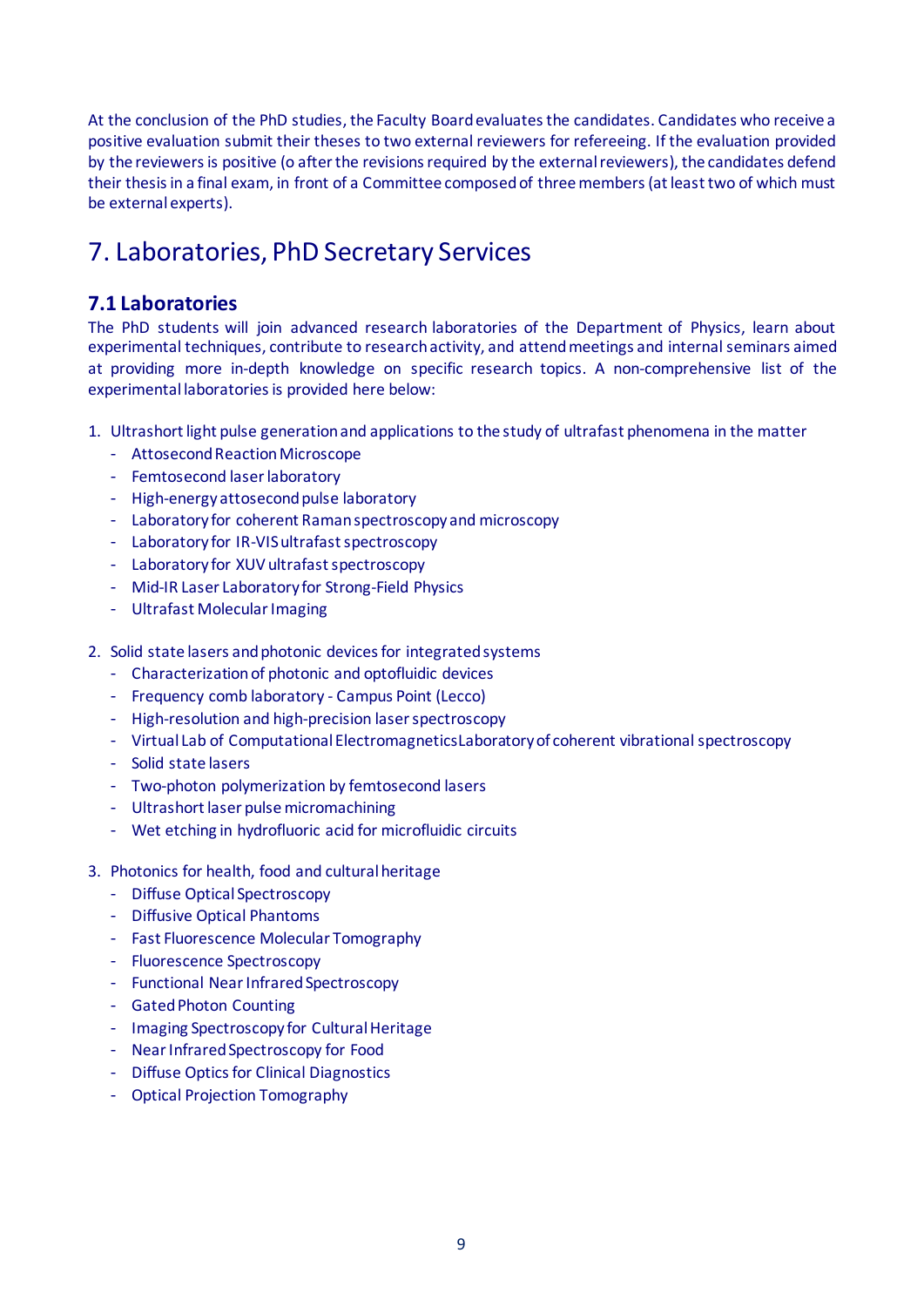- 4. Epitaxial growth and nanostructure fabrication
	- Electron Beam Lithography
	- Materials and devices for Spin Electronics
	- Nanobiology
	- Scanning Tunnelling Microscopy
	- Semiconductor growth
	- Versatile Electron Spectroscopy Instrumentation
- 5. Electronic, optical and magnetic properties of low-dimensional systems
	- Magneto-Optical Kerr effect
	- Nonlinear nano-optics
	- Scanning Auger Microscopy
	- Scanning probe microscopy
	- Scanning near-field optical microscopy
	- Synchrotron radiation facilities
	- Ultrafast Photoemission and Optical Spectroscopy
	- Variable energy positron annihilation spectroscopy
	- Vibrational infrared spectroscopy

## **7.2 PhD Secretary Services**

Ms. Daniela Rossi Department of Physics Tel.: 02 23996169 Fax: 02 23996126 e-mail: [daniela.rossi@polimi.it](mailto:daniela.rossi@polimi.it)

## 8. Internationalisationand inter-sectoriality

Carrying out study and research activities at external laboratories is strongly recommended. As mentioned in Section 2, the students can take advantage of scientific collaborations that are on-going between the Department of Physics and several high-level International Institutions, including universities and research centres.

Politecnico di Milano supports joint PhD paths with International Institutions, as well as Joint and Double PhD Programmes. Further information is available on the PhD School website and on the PhD Programme website.

More specifically, the PhD Programme in Physics collaborates on a variety of research topics in the areas of laser physics, photonic devices and applications, and of solid state physics (see Section 2) with several International Academic Institutions, including: Massachusetts Institute of Technology, Harvard University - Harvard-Smithsonian Center for Astrophysics, University College London, University of Cambridge, Polytechnic University of Zurich (ETH), Polytechnic University of Lausanne (EPFL), Ecole Polytechnique - Palaiseau (Paris), Technical University of Denmark, Royal Institute of Technology (KTH, Stockholm).

Interaction with and exposure to non-academic sectors provides significant benefits to doctoral candidates as well as to research and innovation intensive employment sectors. Direct exposure to the challenges and opportunities in non-academic sectors of the economy and society at large is fostered by networking, connectivity, inter-sectoral mobility and wide access to knowledge.

In particular, the PhD Programme in Physics has strong and long-lasting links with Consiglio Nazionale delle Ricerche (CNR) and Istituto Italiano di Tecnologia (IIT): the headquarters of the CNR Institute for Photonics and Nanotechnology are at the Department of Physics, and the IIT Center for Nano Science and Technology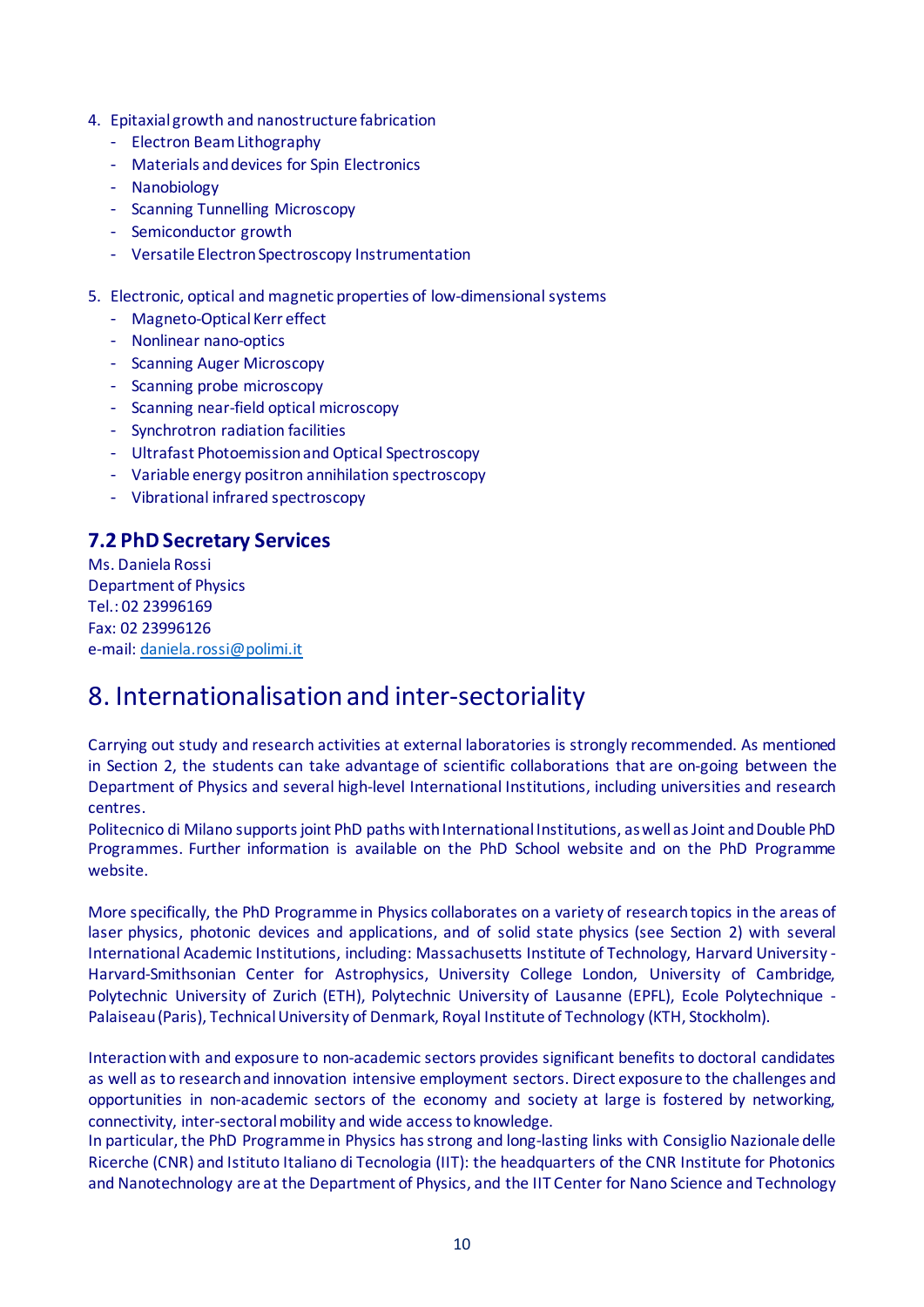is located at Politecnico di Milano. Furthermore, the PhD Programme in Physics collaborates with:

- International Research Agencies, like Commissariat à l'énergie atomique et aux énergies alternatives - Laboratoire d'électronique des technologies de l'information (CEA-Leti), Grenoble (optical tomography and reconstruction techniques; nanofabrication; spintronics); Centre National de la Recherche Scientifique (CNRS), Grenoble (nanofabrication); European Synchrotron Radiation Facility (ESRF), Grenoble; Max Planck Institute, Stuttgart; Paul Scherrer Institut(PSI), Villigen; The Institute of Photonic Sciences (ICFO), Barcelona (optical techniques for medical diagnostics); Institut Català d'Investigació Química (ICIQ), Tarragona (new materials for photonics); Consejo Superior de Investigaciones Científicas (CSIC), Barcelona (nanofabrication); CIC nanoGUNE Cooperative Research Centre, San Sebastian(nanoscience); ELI Attosecond Light Pulse Source (ELI-ALPS), Szeged (attosecond science); Interuniversitair Micro-Elektronica Centrum (IMEC), Leuven, Elettra Sincrotrone Trieste (advanced spectroscopy).

- Large companies, like Toshiba Research Europe Limited (microfluidic devices) and Quanta System- ElEn (laser development).

- SMEs, like Hemophotonics SL (development of innovative instruments for optical diagnostics), Combustion and Energy s.r.l., Xnext s.r.l. (x-ray inspection), Elvesys sas (microfluidic devices), Suspersonic Imagine (ultrasound medical imaging), Photek Limited (high sensitivity photon detectors), Roentdek - Handels GmbH (innovative detectors), Artinis Medical Systems (standardization of medical devices), Optec SpA (instrumentation for Raman spectroscopy).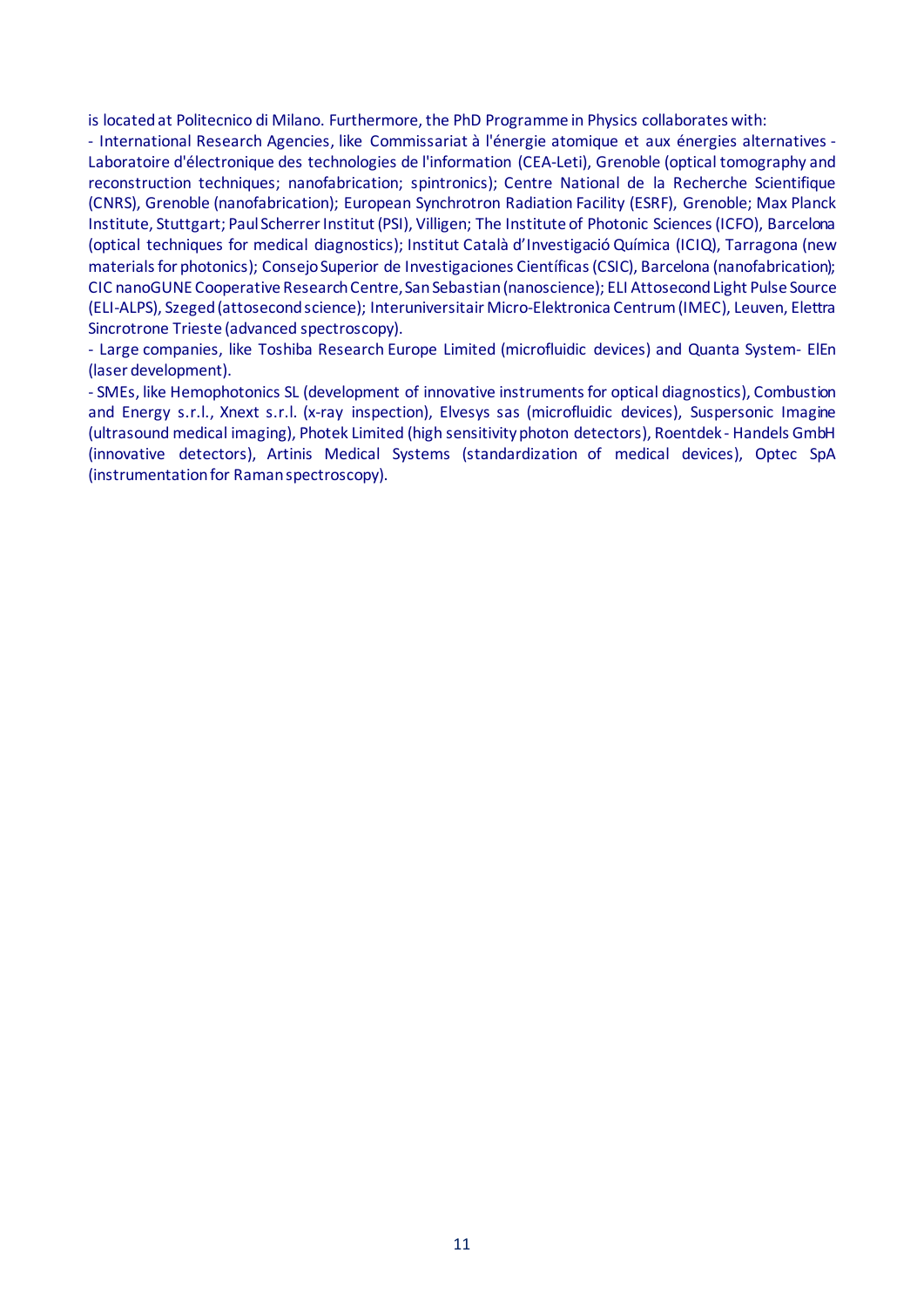## Attachment A1 – PhD Programme Coordinator

The PhD Programme in Physics is coordinated by Marco Finazzi born in Palazzolo sull'Oglio (BS), Italy, August 14, 1965 Web site[: http://www.fisi.polimi.it/it/personale/finazzi](http://www.fisi.polimi.it/it/personale/finazzi)

### **CURSUS STUDIORUM**

1994 PhD in Physics, Politecnico di Milano, Italy. 1989 Laurea Degree in Electronic Engineering, Politecnico di Milano, Italy.

#### **PROFESSIONAL ACTIVITY**

2015 – to date Full professor – Physics Department, Politecnico di Milano, Italy.

2005 – 2015 Associate professor – Physics Department, Politecnico di Milano, Italy.

2012 National Scientific Qualification for 1st level professorship in Experimental Physics of Matter (SC 02/B1).

2002 – 2005 Assistant Professor – Physics Department, Politecnico di Milano, Milano, Italy.

2000 – 2002 Adjunct Professor, Università Sacro Cuore, Brescia, Italy.

1998 – 2002 Scientist of the Istituto Nazionale di Fisica della Materia (INFM) –ELETTRA SynchrotronRadiation Facility, Trieste, Italy.

1996 – 1998 Post doc – European Synchrotron Radiation Facility, Grenoble, France.

1994 – 1996 "Marie Curie" fellow, "Human Capital and Mobility" – Laboratoire pour l'Utilisation du Rayonnement Electromagnétique (LURE), Orsay, France.

1993 – 1994 Post doc – Centre National pour la Recherche Scientifique (CNRS), Orsay, France

1993 Grant – Laboratoire pour l'Utilisation du Rayonnement Electromagnétique (LURE), Orsay, France.

### **SCIENTIFIC ACTIVITY**

Marco Finazzi's research activity spans a time lapse of about 25 years and can be classified within the field of Nano-Science and Technology. Many research fields have been investigated, from magnetism of thin films and interfaces to spintronics, and from scanning probe microscopy to nano-optics. Although most of the activity has been experimental, several theoretical works, either numerical or analytical, have also been published.

The experimental activity has been conducted either on campus at the Physics Department of Politecnico di Milano, or at large scale synchrotron radiation facilities (LURE - Orsay, France, Elettra - Trieste, ESRF - Grenoble, ALS - Berkeley, BESSY - Berlin). Both types of activities have often required the realization of ad hoc advanced scientific instrumentation. In this context, it should be reminded that Marco Finazzi was hired (1996-1998) at the European Synchrotron Radiation Facility (ESRF), Grenoble, France, to develop the instrumentation of the experimental station of the soft X-ray beamline ID12B and to give assistance to users: in two years, about 50 experiments have been performed by groups from all Europe.

The recent scientific activity can be roughly divided along the following principal lines:

#### *Scanning tunneling microscopy and spectroscopy of low-dimensional systems*

Electronic and magnetic properties of matter stem from the local organization of the elemental constituents. This has led in 2006 to opening a new research line at the Physics Department of Politecnico di Milano dedicated to Scanning Tunneling Microscopy.

- Study of the contrast mechanisms for scanning tunneling microscopy on thin oxide films.
- Stable alignment of tautomers at room temperature in porphyrin two-dimensional layers.
- Morphologic and electronic properties of ultrathin oxide films (CrO, FeO, CoO, NiO).
- Surfactant action of oxygen in the growth of transition metal films.

### *Nano-optics and plasmonics*

In 2003, Marco Finazzi contributed to funding the nano-optics/scanning probe microscopy laboratory at the Physics Department at Politecnico di Milano, dedicated to studies of the optical properties of nano-systems and super-resolution microscopy. In this frame, particular emphasis has been dedicated to nonlinear nano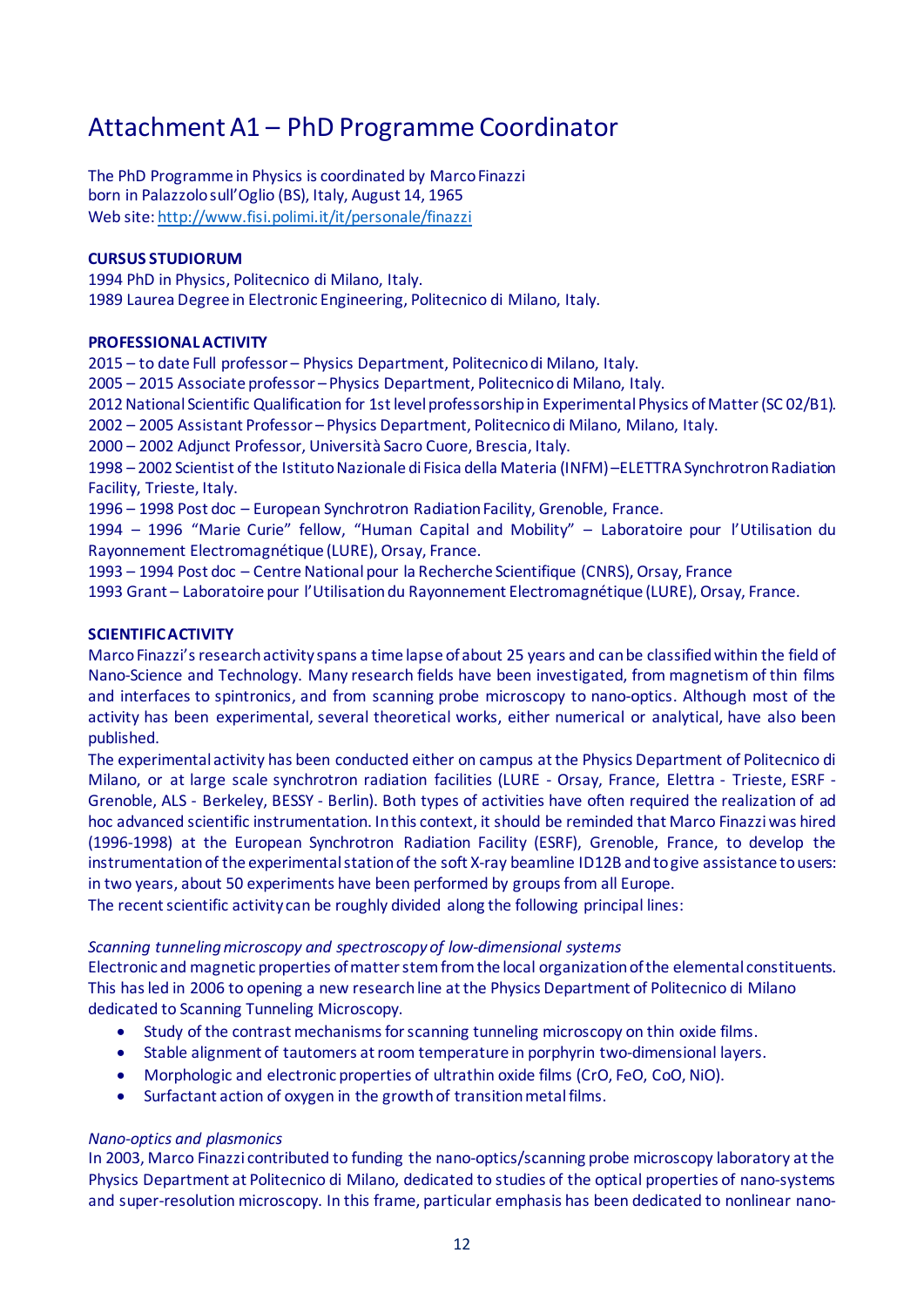optics and to the study of polarization in the near field of nanostructures.

- Study of planar waveguides as quantum mechanical analogs (Zeno effect, wave packet collapses and
- revivals in a quantum bouncing ball).
- Macroscopic movement of azo-polymer chains by near-field probes.
- Near-field polarization and chirality.
- Self-organization in polymeric thin films.
- Kerr and Faraday microscopy on magnetic materials.
- Semiconductor-based nano-optics and plasmonics.
- Nonlinear nano-optics.

#### *Spintronics*

Spintronics is the new branch of Physics aiming at exploiting the spin of the carriers to transport and manipulate information. In 2013, Marco Finazzi contributed to funding the SemiSpin laboratory at the Physics Department at Politecnico di Milano, dedicated to the study of the generation and transport of spin-polarized electrons in semiconductors.

- Excitation of spin-polarized electron with circularly polarized light in GaAs, Ge and Si.
- Study of spin-charge conversion through the Inverse Spin-Hall Effect in Pt films coupled to GaAs, Ge and Si.
- Demonstration of a spin cell generating a spin photovoltage by exploiting metal nanostructures on Ge and GaAs.

#### **INSTITUTIONAL RESPONSIBILITIES**

2019 – today Coordinator of the PhD School in Physics. Politecnico di Milano, Italy.

2013 – 2018 Vice-coordinator of the PhD School in Physics. Politecnico di Milano, Italy.

2016 – 2018 Member of the commission for the assignment of Abilitazione Scientifica Nazionale, sett. conc. 02/B2 – Theoretical Physics of Matter.

2013 – to date Responsible for the spin-in-semiconductors (SEMISPIN) laboratory at the Physics Department, Politecnico di Milano.

2003 – to date Responsible for the nano-optics and scanning optical microscopy (SNOM) laboratory at the Physics Department, Politecnico di Milano.

#### **COMMISSIONS OF TRUST**

2012 – 2013 Review panel member for the National Interest Research Project call, Ministry of University and Scientific Research, Italy

2012 – 2013 Review panel member for the Italian Fund for Fundamental Research call, Ministry of University and Scientific Research, Italy

2013 Scientific Evaluation, Swiss National Science Foundation, Switzerland.

2015 Scientific Evaluation, German Research Foundation, Germany.

### **PUBLICATIONS**

**245** publications on international peer-reviewed journals **2** research monographs. **+4500** citations (Scopus) **H index**: 36 (Scopus).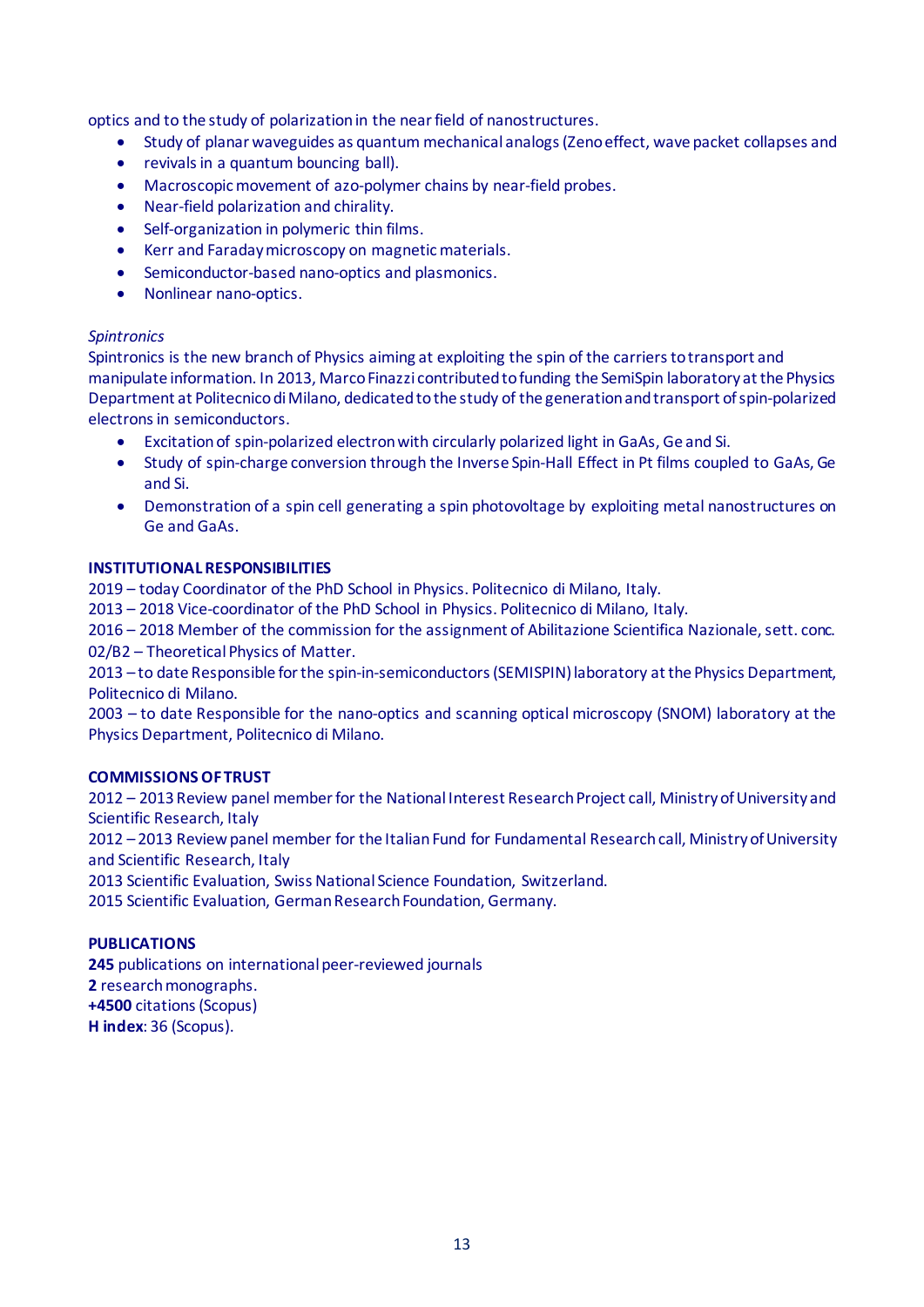## Attachment A2 – PhD Faculty Board

The Board of Professors is composed of 13 full professors, 8 associate professors, and a retired full professor of Politecnico di Milano. The director of the CNR Institute of Photonics and Nanotechnology is also part of the Board, as strong long-lasting collaboration and integrated research are on-going between the CNR Institute and the Department of Physics. The director of the Centre for Nano Science and Technology of the Italian Institute of Technology – who is also affiliated to Politecnico di Milano – is also part of the Board.

| <b>Name</b>                           | <b>Affiliation</b>                                                           | <b>Scientific Disciplinary Sector</b> |
|---------------------------------------|------------------------------------------------------------------------------|---------------------------------------|
| <b>Marco FINAZZI</b><br>(coordinator) | Politecnico di Milano                                                        | FIS/01 Experimental Physics           |
| <b>Riccardo BERTACCO</b>              | Politecnico di Milano                                                        | FIS/01 Experimental Physics           |
| <b>Alberto BRAMBILLA</b>              | Politecnico di Milano                                                        | FIS/01 Experimental Physics           |
| <b>Mario CAIRONI</b>                  | IIT - Centre for Nano science and Technology                                 | FIS/01 Experimental Physics           |
| <b>Giulio CERULLO</b>                 | Politecnico di Milano                                                        | FIS/01 Experimental Physics           |
| <b>Franco CICCACCI</b>                | Politecnico di Milano                                                        | FIS/01 Experimental Physics           |
| <b>Rinaldo CUBEDDU</b>                | Politecnico di Milano*                                                       | FIS/01 Experimental Physics           |
| Cosimo D'ANDREA                       | Politecnico di Milano                                                        | FIS/01 Experimental Physics           |
| <b>Claudia DALLERA</b>                | Politecnico di Milano                                                        | FIS/01 Experimental Physics           |
| <b>Giuseppe DELLA VALLE</b>           | Politecnico di Milano                                                        | FIS/01 Experimental Physics           |
| Lamberto DUO'                         | Politecnico di Milano                                                        | FIS/01 Experimental Physics           |
| <b>Giacomo GHIRINGHELLI</b>           | Politecnico di Milano                                                        | FIS/01 Experimental Physics           |
| Giovanni ISELLA                       | Politecnico di Milano                                                        | FIS/01 Experimental Physics           |
| <b>Guglielmo LANZANI</b>              | Politecnico di Milano<br><b>IIT - Centre for Nano science and Technology</b> | FIS/01 Experimental Physics           |
| Paolo LAPORTA                         | Politecnico di Milano                                                        | FIS/01 Experimental Physics           |
| <b>Marco MARANGONI</b>                | Politecnico di Milano                                                        | FIS/01 Experimental Physics           |
| <b>Mauro NISOLI</b>                   | Politecnico di Milano                                                        | FIS/03 Physics of Matter              |
| <b>Dario POLLI</b>                    | Politecnico di Milano                                                        | FIS/01 Experimental Physics           |
| Roberta RAMPONI                       | Consiglio Nazionale delle Ricerche                                           | FIS/01 Experimental Physics           |
| Salvatore STAGIRA                     | Politecnico di Milano                                                        | FIS/01 Experimental Physics           |
| Paola TARONI                          | Politecnico di Milano                                                        | FIS/01 Experimental Physics           |
| Alessandro TORRICELLI                 | Politecnico di Milano                                                        | FIS/01 Experimental Physics           |
| <b>Maurizio ZANI</b>                  | Politecnico di Milano                                                        | FIS/01 Experimental Physics           |